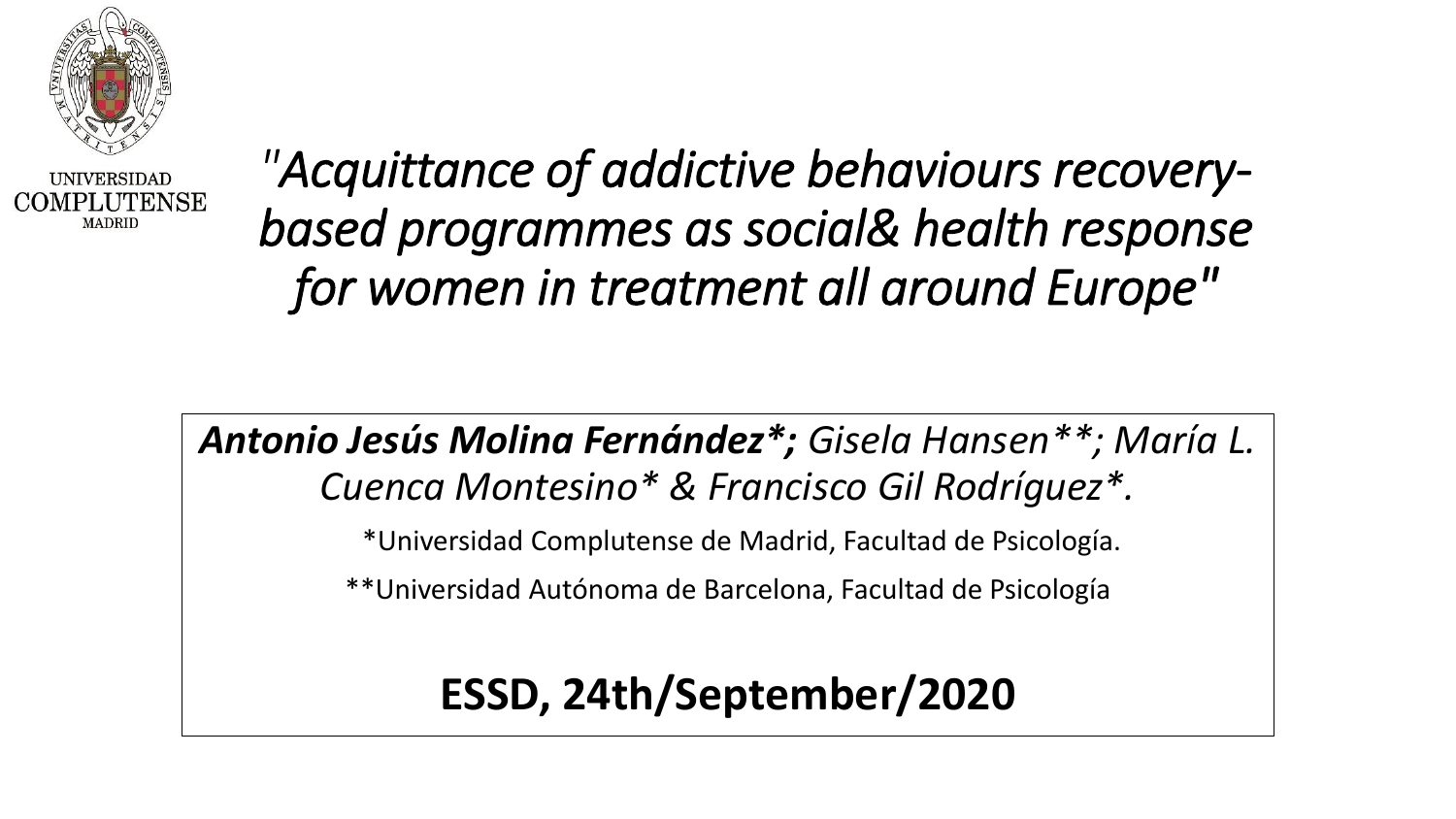#### Recovery



- Best, Bliuc, Iqbal, Upton & Hodgkins define 3 concepts linked to Recovery:
- 1. Contagion is the capacity of influence in social context;
- 2. Connection is the capacity to build community and society; and
- 3. Homophily is a tendency of relation with people like us. (Best, Bliuc, Iqbal, Upton & Hodgkins, 2107)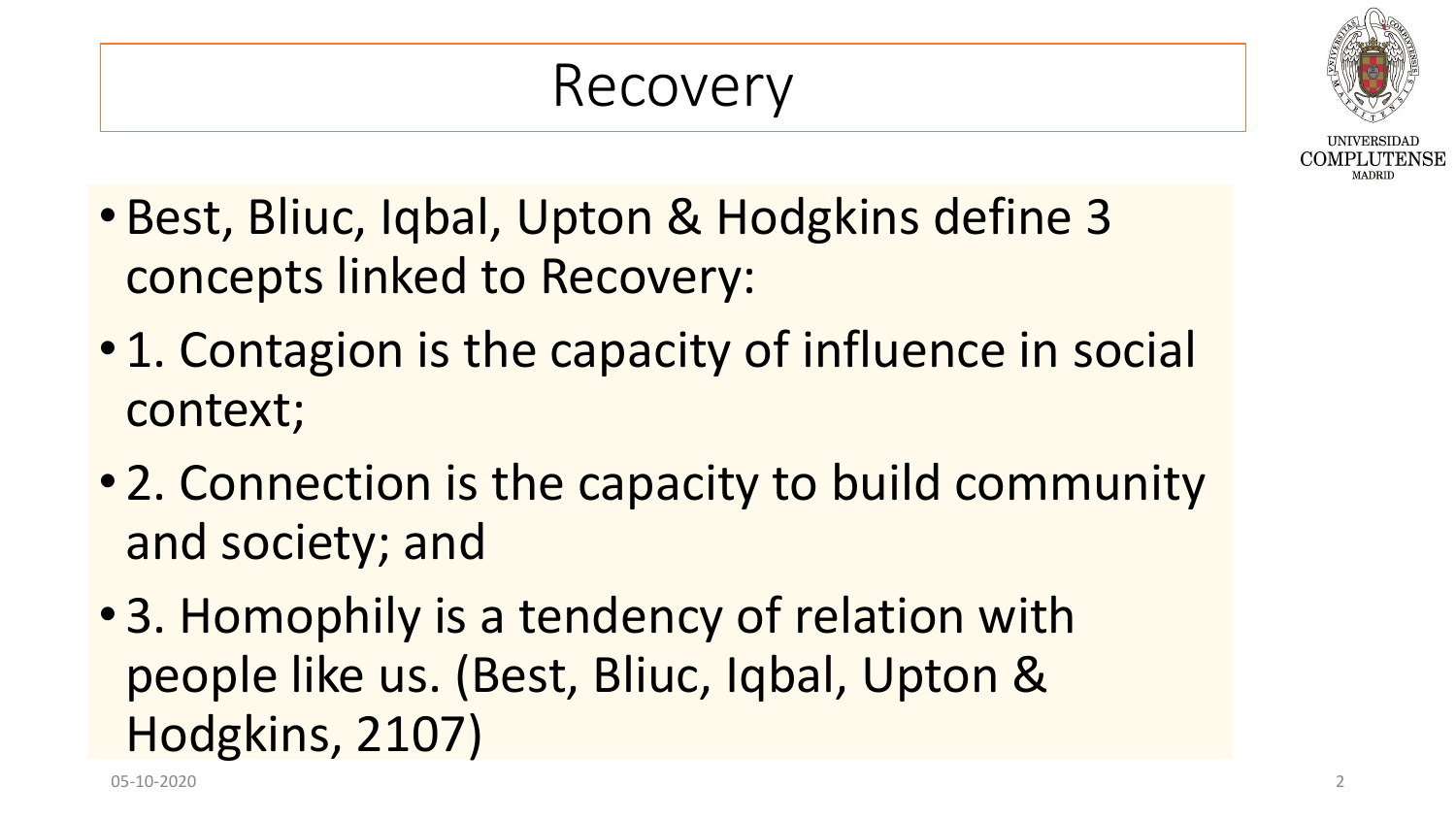# **Objectives**



- To analyze the aquittance of Recovery oriented programmes for women with addictive behaviours problems.
- To identify Recovery mediators, especially for women in treatment.
- To detect gaps and limitations in Recovery intervention for women woth addictive behaviours; and
- To prevent unexpected effects of Recovery oriented programmes for women.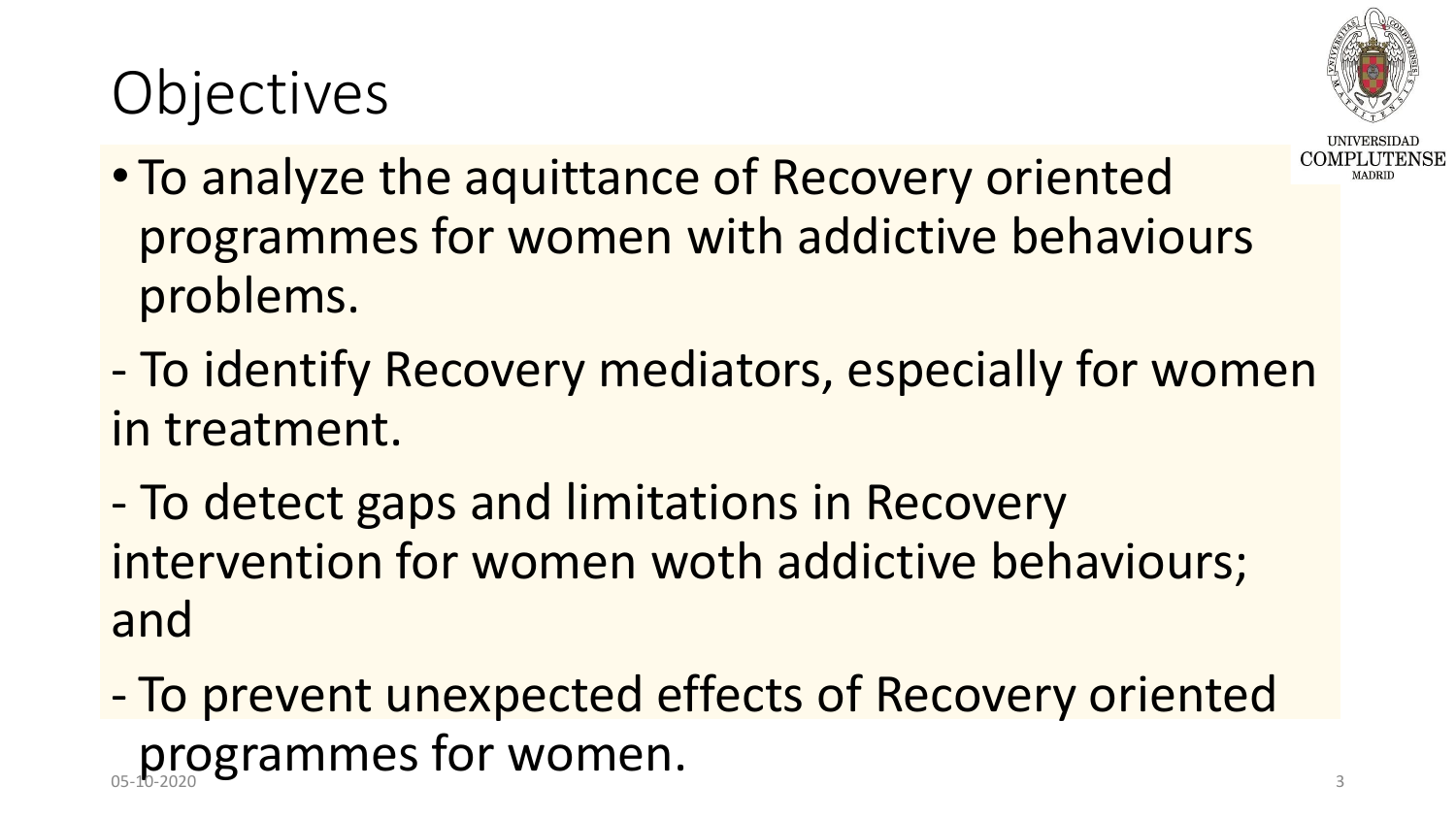### Methodology



Qualitative analysis of primary data (18 interviews with selected informants, visits to addictive behaviours treatment centers in 7 european countries) and qualitative& quantitative analysis of secondary data (reports and memories). Action research approach (Tiburcio& Kressel, 2011)

For bibliographical review it has been used Prisma Declaration tool.

During the whole process it has been used COREQ tool.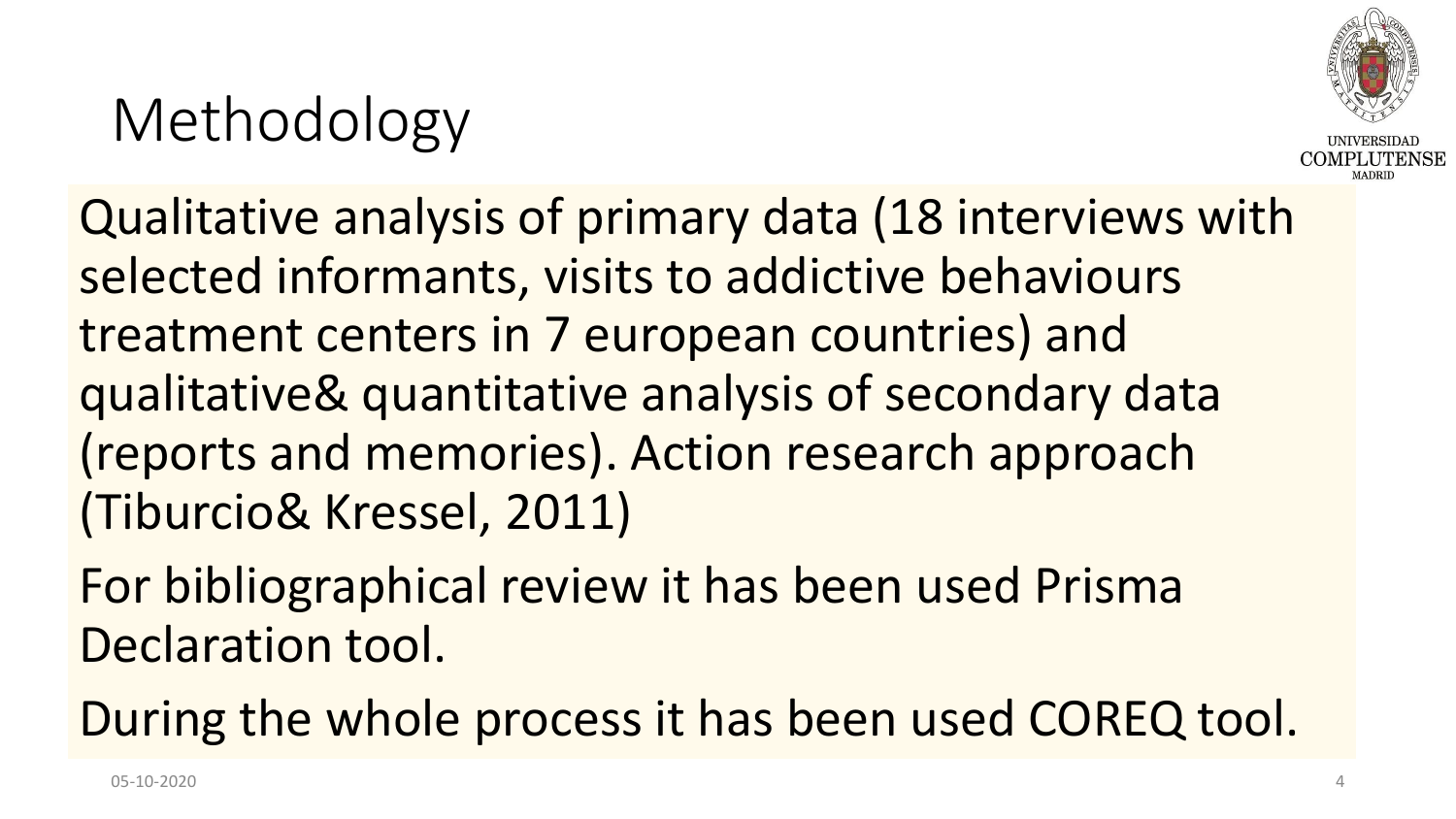



Observatorio Europeo de las rogas y las Toxicomanías







#### **UNA GUÍA EUROPEA**

#### **TREATNET Quality Standards**

for Drug Dependence Treatment and Care Services





Triple R: Rehabilitation for Recovery and Reinsertion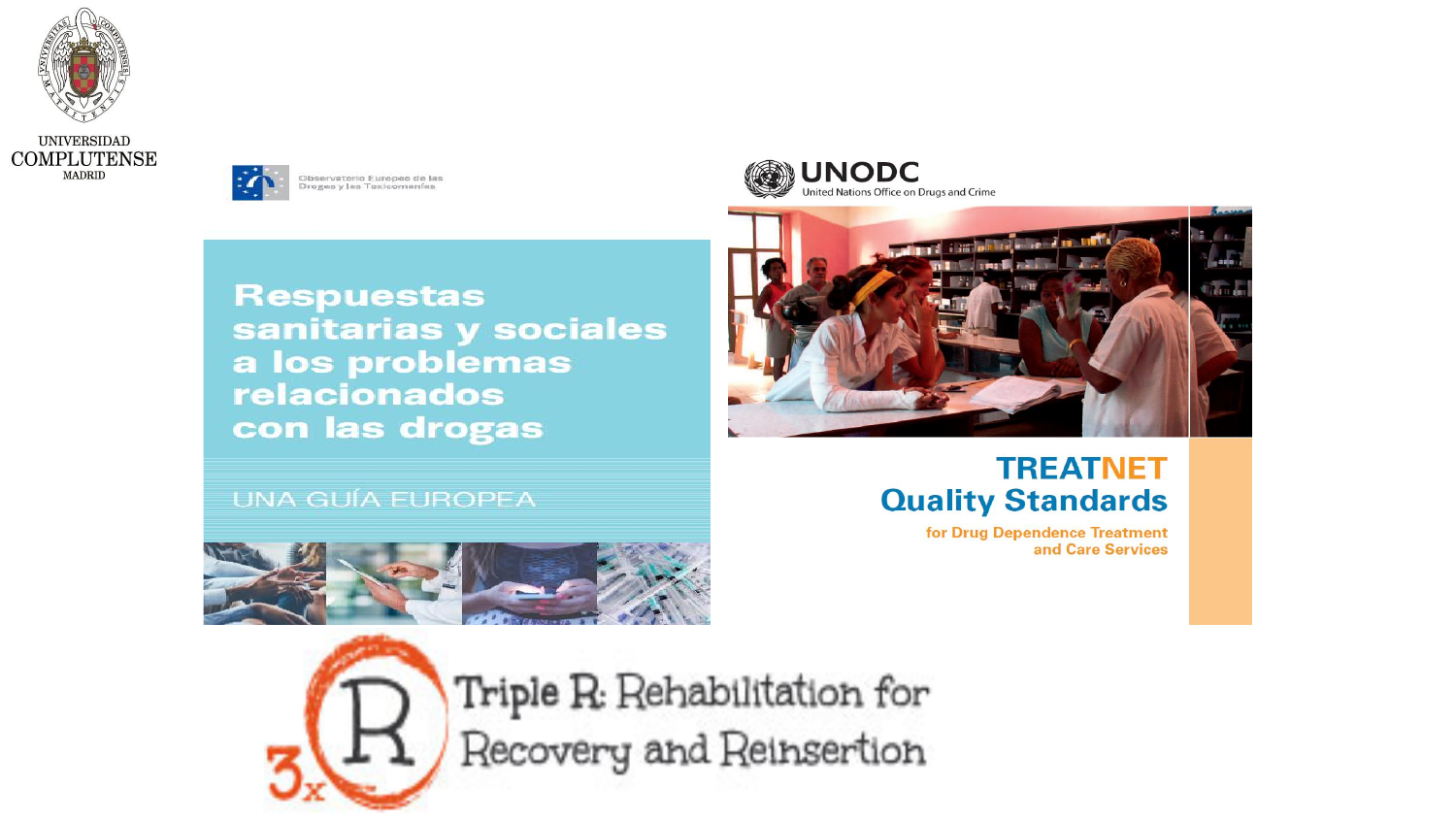### Methodology



Selection of center was done in two levels: harm reduction programs & recovery oriented programs; with a must of specific gender perspective programmes.

For direct (non-participant) observation, the dimensions of Efficacy, Efficiency, Relevance, Visibility, Coverage and Social Impact (unexpected effects) were used.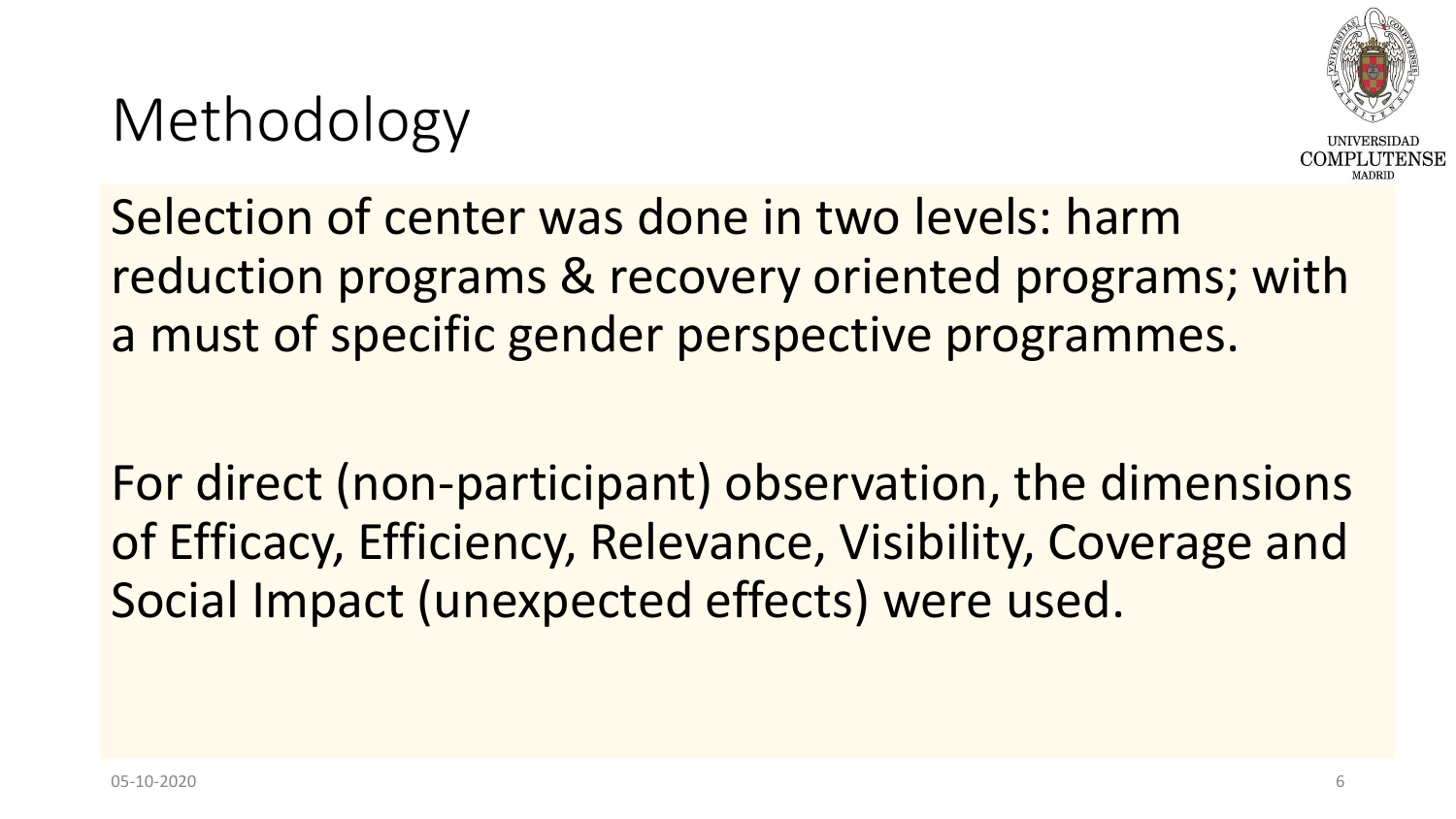# Methodology



Approval from the UCM Deontological Research Commission, UCM PR2019\_20\_043.

Reliability among judges was calculated with seven randomly chosen interviews (35.7%) at the end of data collection, coded by two researchers. Kappa value between 0.75 and 0.82, average of 0.79.

The SPSS Statistics V23.0 programme (SPSS Inc., Chicago, IL, USA ) was used to calculate the Kappa value. Qualitative data analysis was conducted using Atlas.ti-8 software.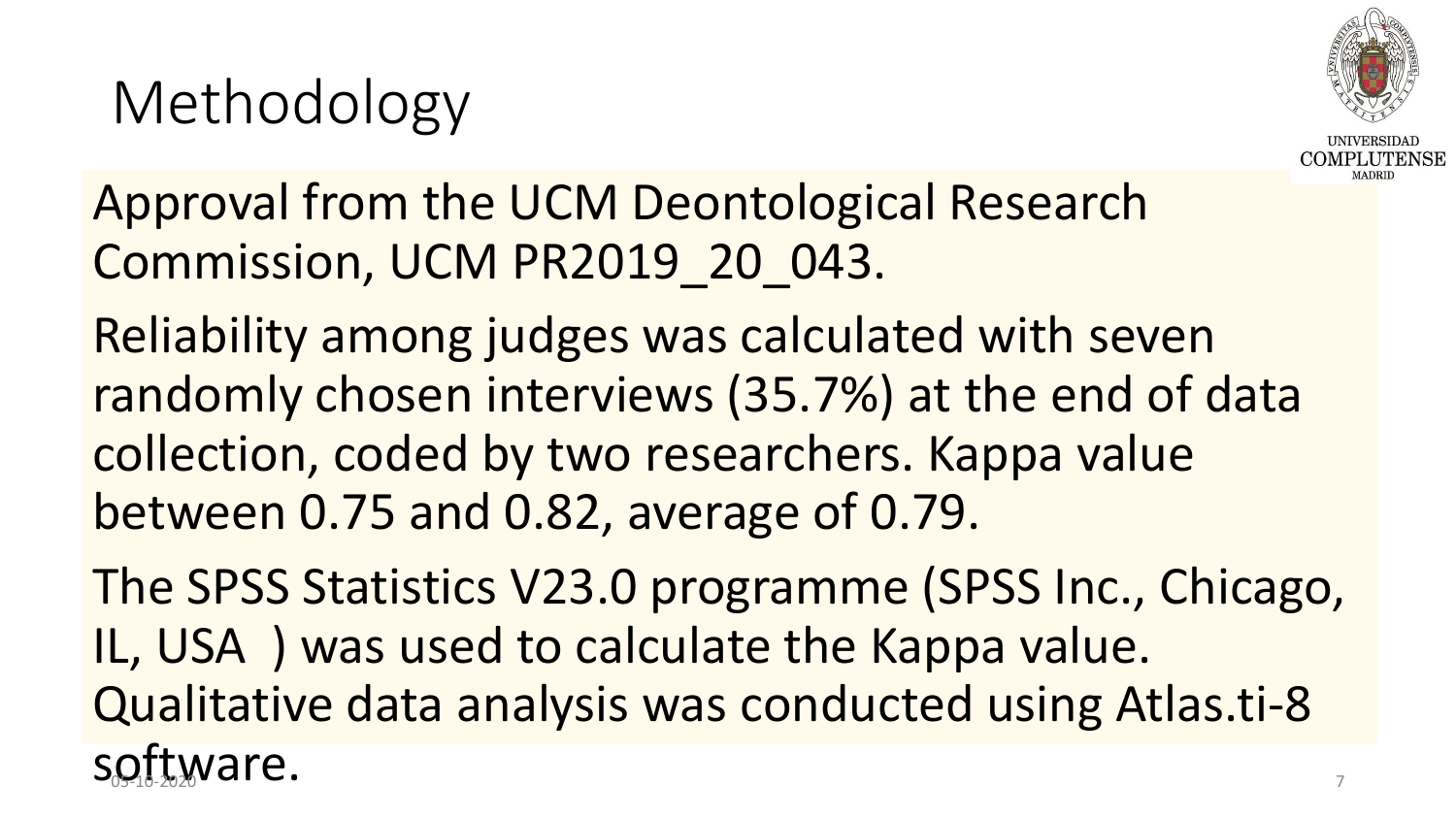

**MADRID** 

**Qualitative methodology: Categories**

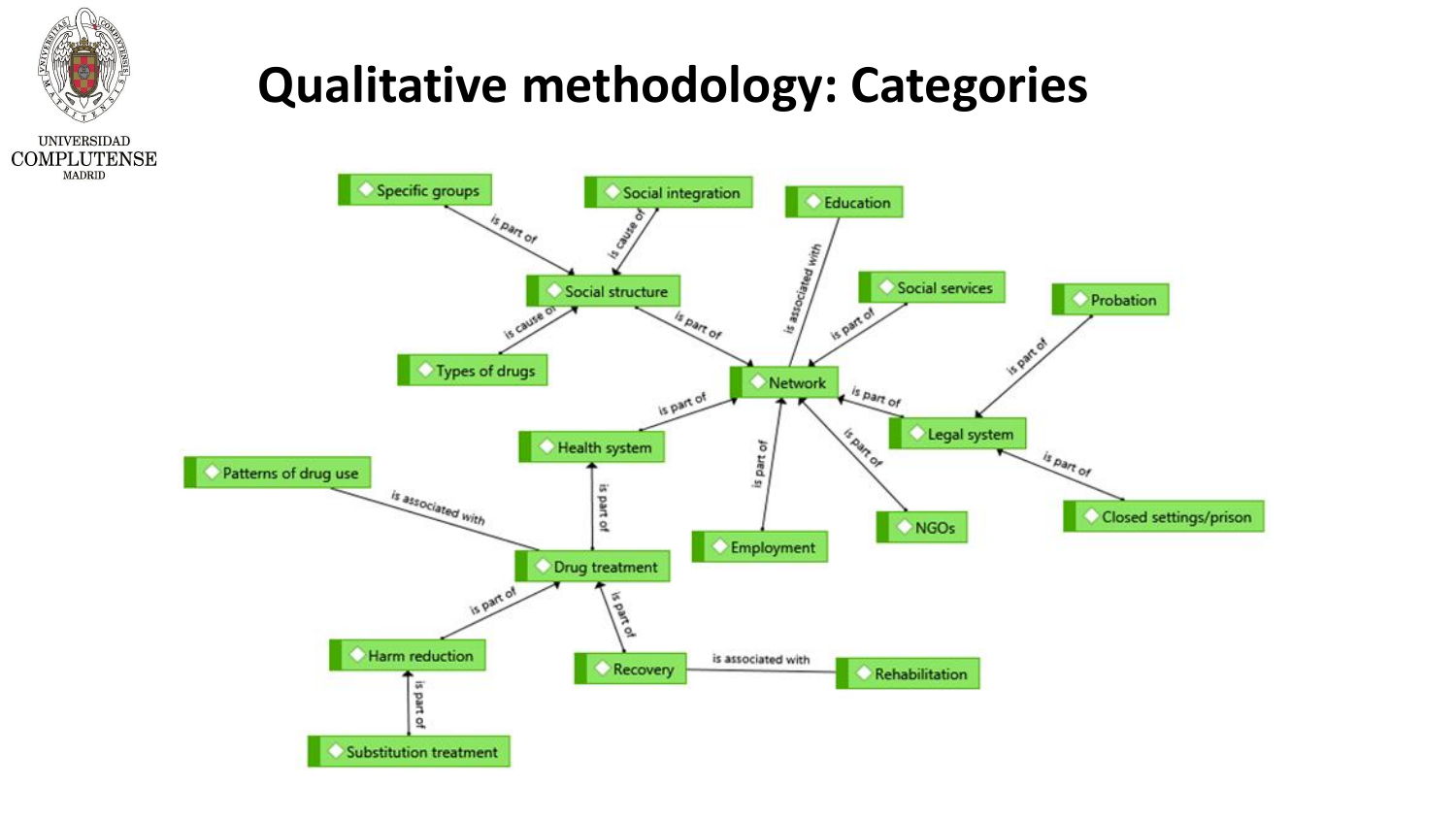

#### **Qualitative methodology: participants**

| Participants | Profession                                          |
|--------------|-----------------------------------------------------|
| Female       | Professor of Public Health, Ireland                 |
| Female       | Programmes Manager, Sweden                          |
| Female       | European projects coordinator, Italy                |
| Male         | Clinical Director, Croatia                          |
| Female       | Communication and Drug Policies Coordinator, Serbia |
| Female       | Psychologist, Spain                                 |
| Male         | Clinical Coordinator, Croatia                       |
| Male         | Professor of Criminology, United Kingdom            |
| Male         | Professor of Criminology, Croatia                   |
| Male         | European Parliament                                 |
| Male         | <b>President of European Network</b>                |
| Male         | <b>President of European Network</b>                |
| Male         | Professor of Psychology, Belgium                    |
| Female       | International Projects, Russia                      |
| Female       | European Projects Coordinator, Sweden               |
| Male         | European Projects Coordinator, Italy                |
| Male         | Treatment network coordinator, Belgium              |
| Female       | Harm-Reduction Programmes Coordinator, Croatia      |

**Table 2.** Study participants.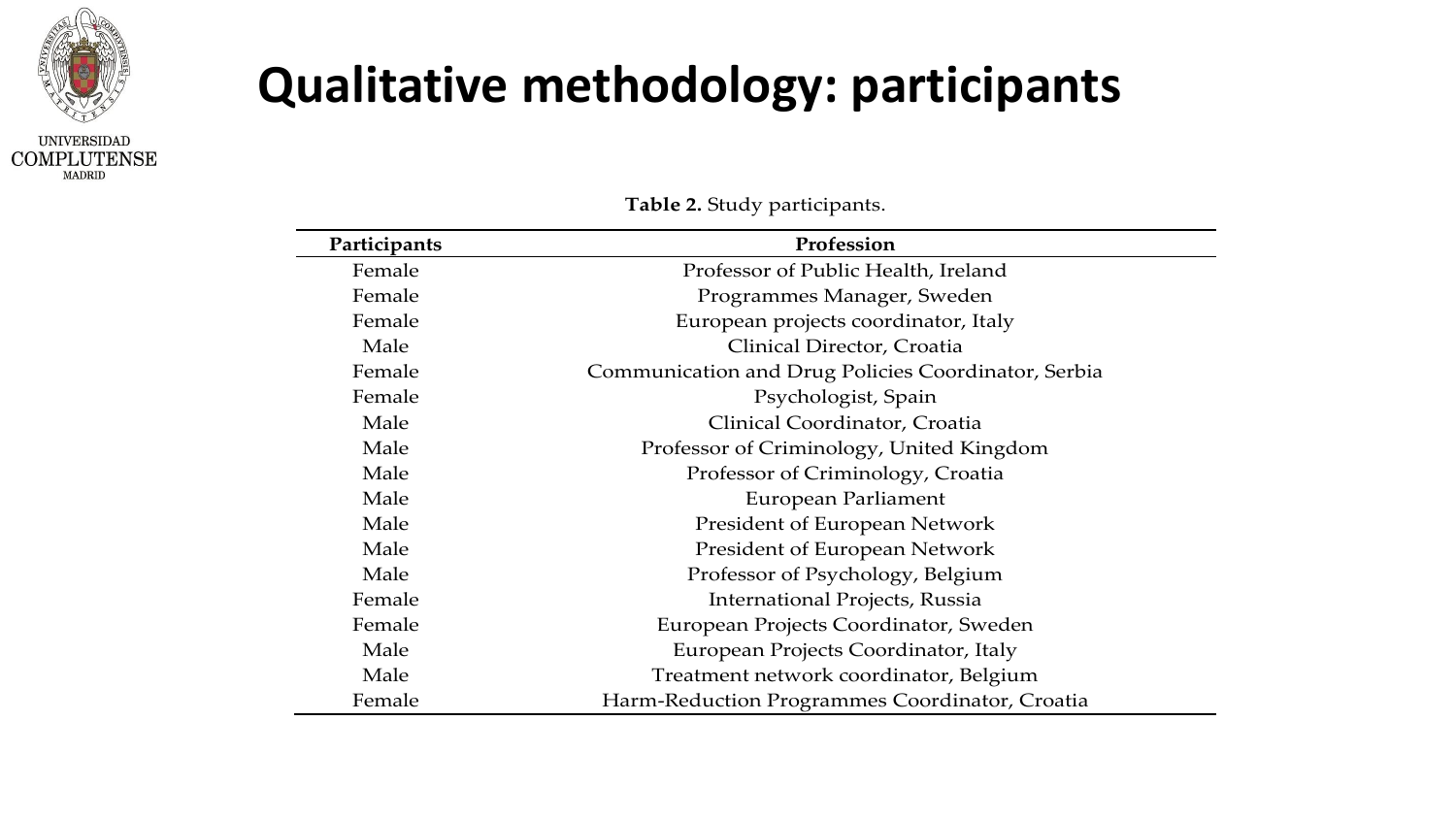

#### **Verbatim: Women with addictive behaviours**



*"Opioid addicts have specific treatments. Youth and women addicted to stimulants, amphetamines, and cannabis do not receive appropriate treatment. If we go further, programmes appropriate to gender and age do not exist."*

*"Treatment for women with substance abuse problems should take into account not only biological aspects, but also social and environmental factors, trauma, and sexual assault (which is more common in women seeking treatment for drug dependence problems) and related factors with financial independence, pregnancy, and childcare."*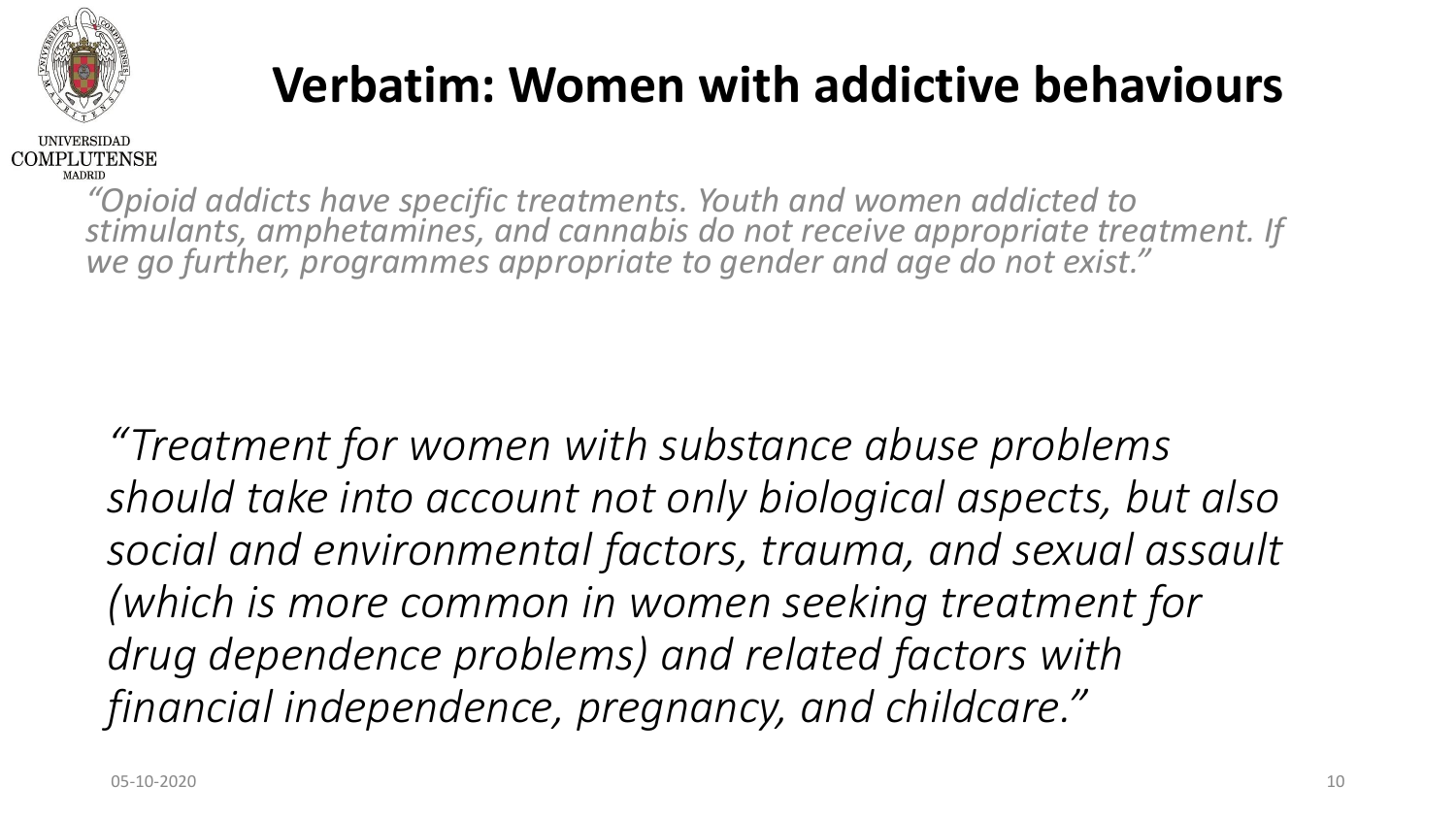

#### **Verbatim: Women with addictive behaviours**

**MADRID** *"We have a very low number of women seeking help and additionally gender sensitive treatment programs are not available."* 

*"Gender issues are now more central to the discussion about treatment, and more programs that consider women's specific needs are now available in some public services for drug users. Professionals are now aware that women have different health problems, as well as of the existence of all the issues connected to children and pregnancy, and slowly this awareness is changing also the treatment programs available."*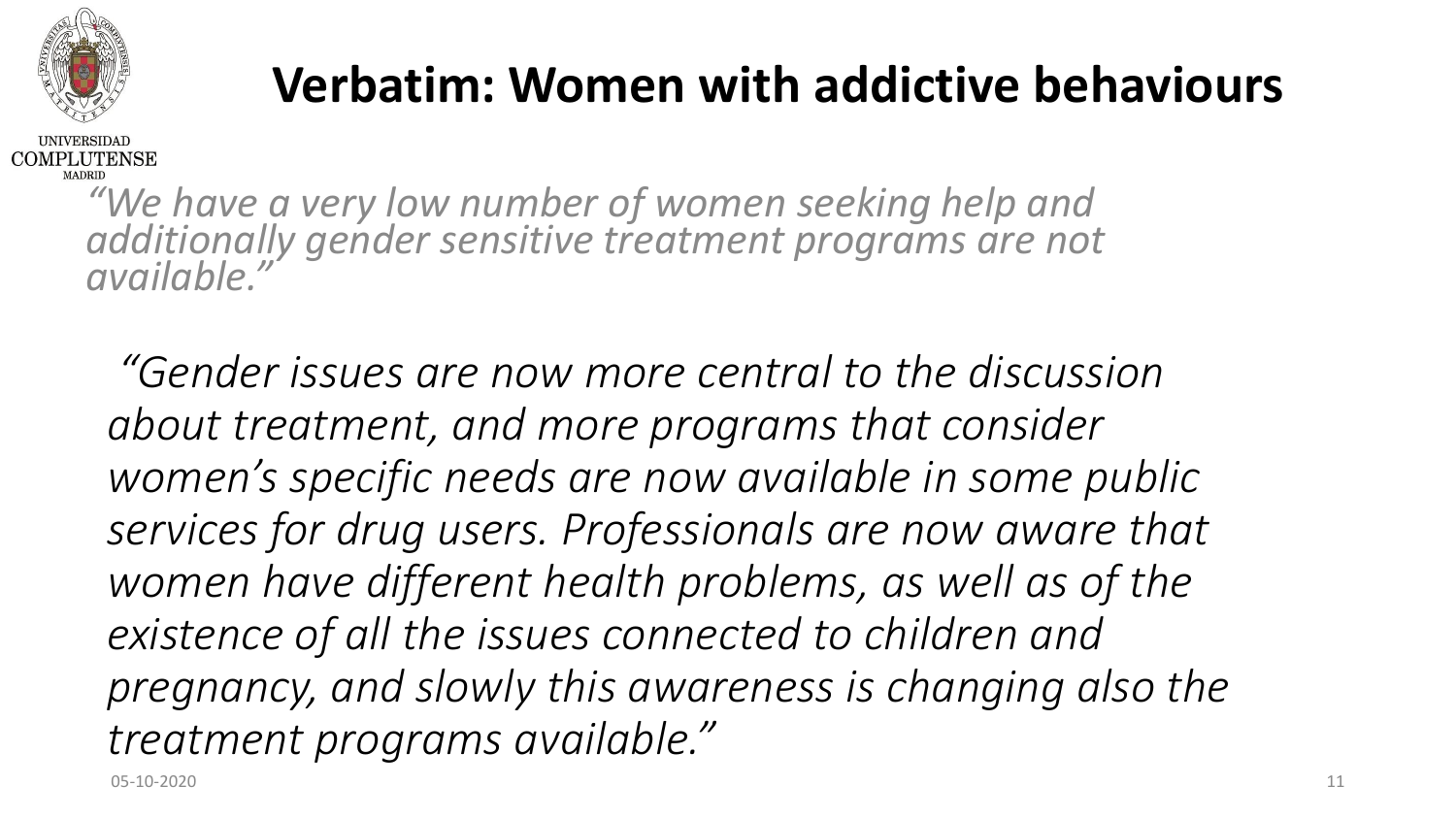

#### **Discusion**

Results of the study are consistent with other studies about Recovery programmes gender perspective but also with other addictive behaviours programmes (Hansen, 2019).

There are general gaps in women recovery treatment about assessment, treatment and social integration (Meneses, 2007; Martínez, 2018). Professionals must receive specific training about gender differences and topics (Covington, 2008; Zohala, 2016; Hansen, 2018).

Topics like trauma, sexual abuse and violence need specific intervention in safe environments (Martínez, 2018).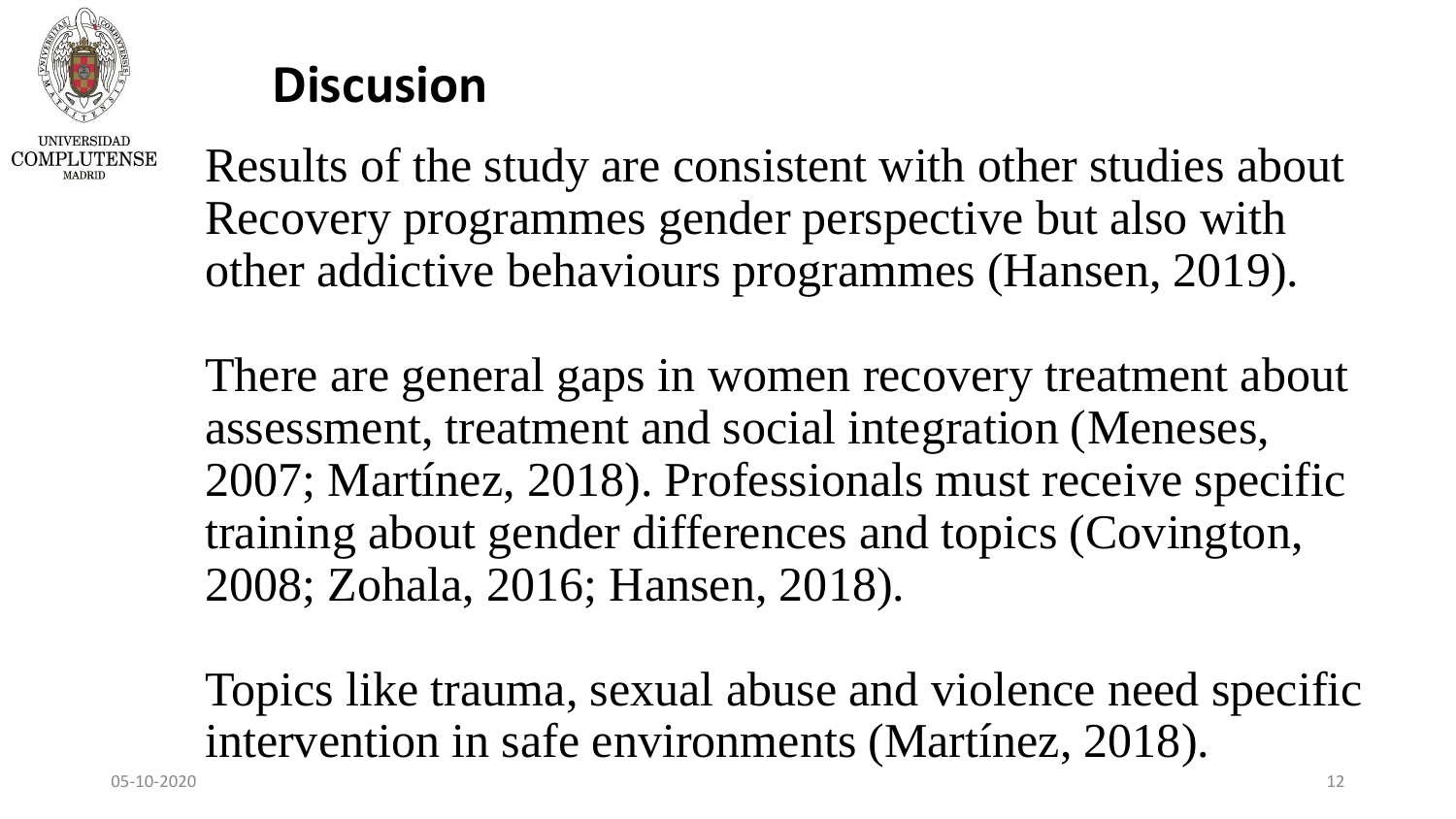

#### **Conclussions**

Women in treatment are functional, demanding proper treatment for their needs and situations. Women in treatment are not an homogeneus groups, with diversity and different situations.

Currently, there are still gaps in the introduction of a gender perspective and intersectional analysis in drug- treatment programs (including Recovery), so that attention is not effective for women.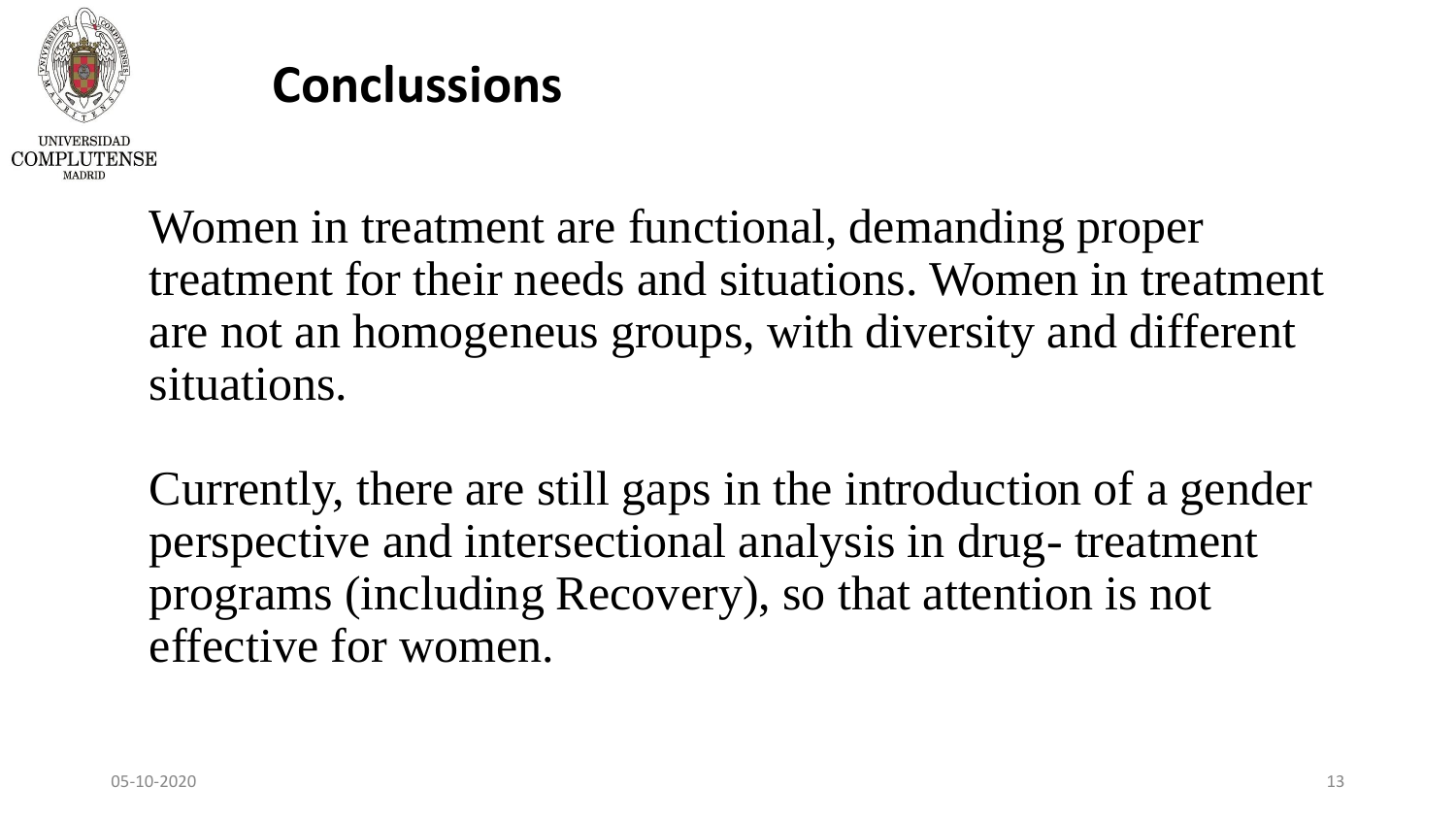

#### **Conclussions**

COMPLUTENSE MADRID

It is necessary to review the design of Recovery intervention programmes (and other addictive behaviours treatments) and the specific training of professional staff, to adapt the recovery treatment to gender specificities.

Employment, housing and links back to society have been routinely neglected for women in treatment. They play a significant role in recovery process and in reality recovery happens in the community and not in a clinic. The evidence now clearly indicates that those women who have a job, housing and support from family and friends have a significantly higher likelihood of achieving long term stable recovery.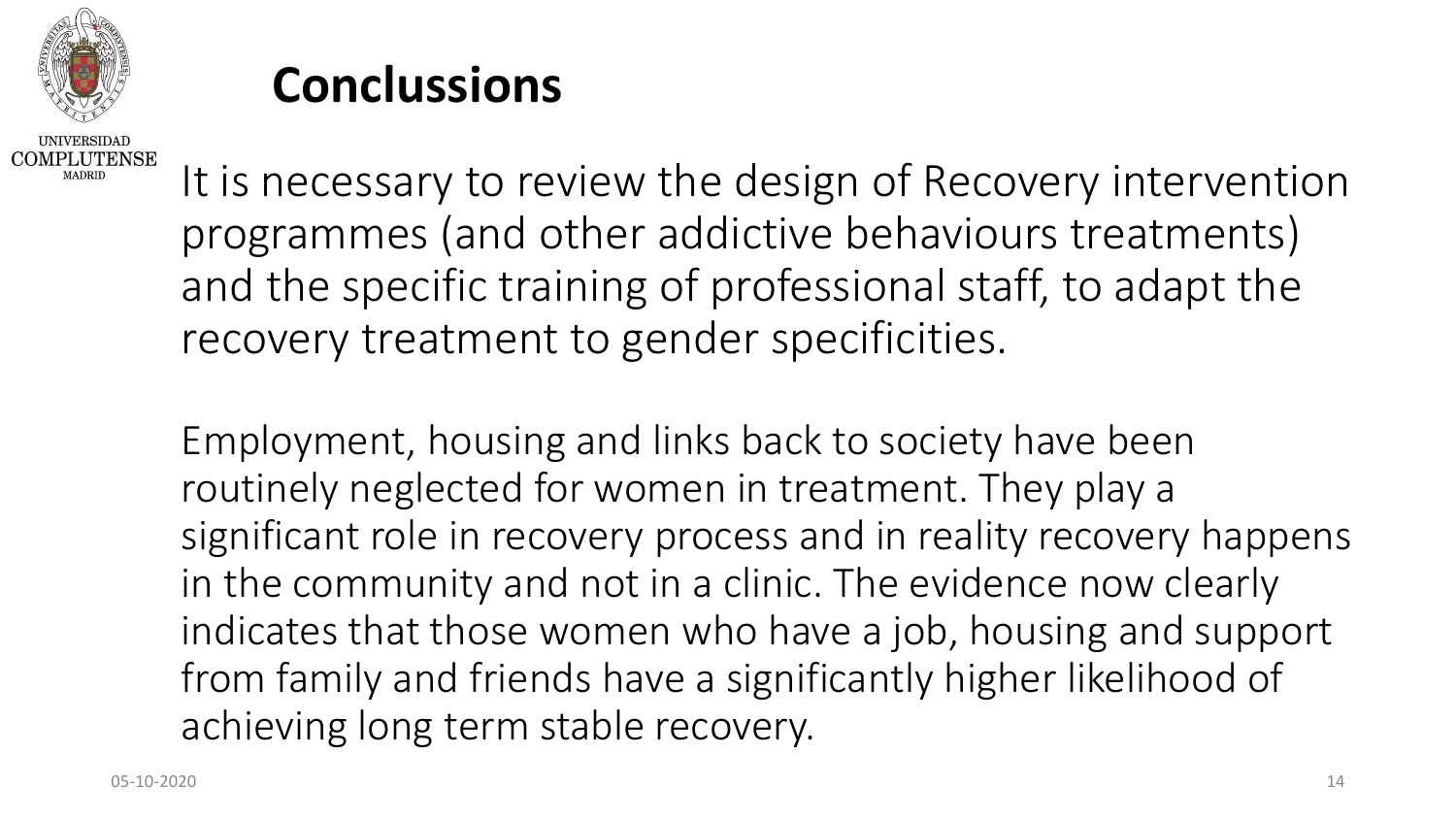







Article

#### Psychosocial Intervention in European Addictive **Behaviour Recovery Programmes: A Qualitative Study**

Antonio Molina <sup>1,4</sup> (D. Jesús Saiz <sup>1</sup> (D. Francisco Gil<sup>1</sup>, María Luisa Cuenca <sup>1</sup> and Tamara Goldsby <sup>2</sup>

- Department of Social, Work and Differential Psychology, Universidad Complutense de Madrid/UCM, 28223 Pozuelo de Alarcón, Spain; jesus.saiz@psi.ucm.es (J.S.); fgil@psi.ucm.es (EG.); marialcu@ucm.es (M.L.C.)
- 2. Department of Family Medicine and Public Health, University of California San Diego, La Jolla, CA 92093, USA; tgoldsby@health.ucsd.edu
- Correspondence: antmolin@ucm.es; Tel.: +34-650018929

Received: 22 June 2020; Accepted: 10 August 2020; Published: 13 August 2020



<https://www.mdpi.com/2227-9032/8/3/268>